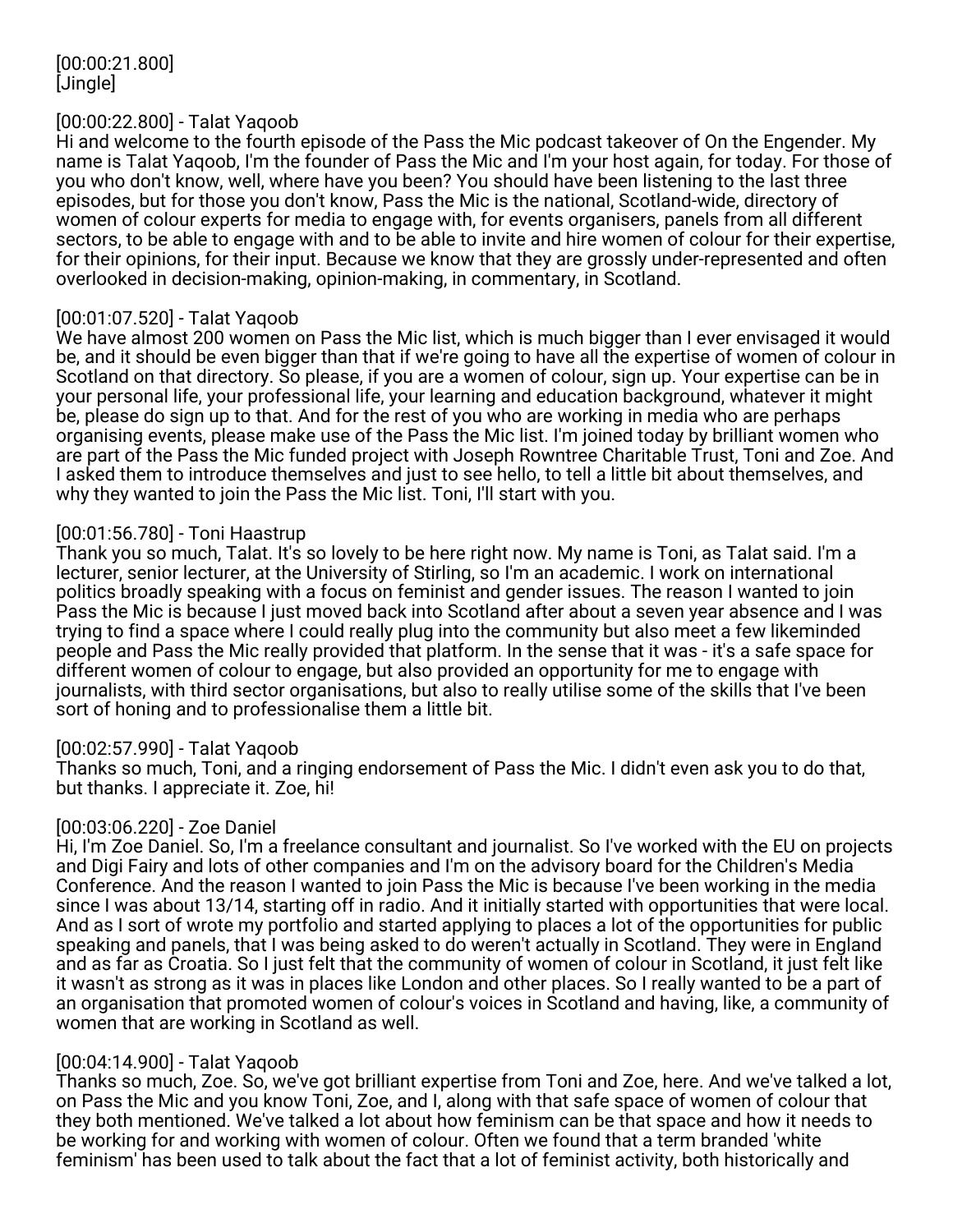currently, focuses on and attracts more white women to it. And isn't talking about the multiple discriminations, the intersecting inequalities, that women of colour experience with the overlap of racism and sexism. And how that finds itself, illustrates itself, in policymaking, in service design, in the boardroom or within media and journalism. And these are things that are critical to feminism and critical to creating an inclusive feminism that works for those who need it the most, those furthest away from access to opportunity, power, wealth. That is the kind of feminism that we're interested in.

### [00:05:25.340] - Talat Yaqoob

And in this discussion, we want to talk about how we make that feminism available, accessible, to the most number of women, the widest range of women across Scotland. How do we embed that into the systems that we have around us? So I wanted to talk about this to you and just start off by asking, Toni, why does that matter to you? You talked a lot about the safe space of women of colour in Pass the Mic. How do we create more safe spaces and why does that matter across kind of the feminist movement in Scotland?

## [00:05:57.450] - Toni Haastrup

Thanks again, Talat, for that. I think fundamentally, so, going back to the point that you made earlier about the sort of predominance of white feminism, I think fundamentally, it's useful to look at why this is not enough. The failing of this type of feminism is, sort of, the refusal to think about different structures of oppression, some of which you've highlighted. And so when we don't do this, problems are seen in quite an individualistic light, and women are often seen as a monolith. So not really reflecting on the experiences that we have in the every day. And so, for example, while we might acknowledge sexism in the workplace, rather than tackling its root cause - patriarchy. It's easy to focus on things like you know, if you had more - a stronger body language or a certain type of posture, ostensibly as a way to communicate that you're in charge, then, you know, life might be better for you. But in this sort of kind of thinking, we don't really reflect on, you know, how do we challenge the environment that is so detrimental to, for example, women at work? And I think, you know, when we look at other, sort of, axes of oppression, that's what tends to happen.

## [00:07:13.120] - Toni Haastrup

So rather than sort of think about, you know, how do we actually talk racism, which is quite systemic? We focus on a particular type of identity and, you know, whether someone is a woman of colour and where they sit. And we see this in different spheres, whether it has to do with sexuality, whether it has to do with disability. And certainly I think, you know, where I would want this sort of conversation to go is really thinking about how we move away from simply looking at a specific identities in a very individualistic light and thinking about more reflectively about the structures. Otherwise, we don't see this sort of change, even the sort of change that spaces like Pass the Mic are really trying to engender. It just feels like you're hitting your head against a constant wall.

## [00:08:05.620] - Talat Yaqoob

And that's certainly something. This siloing of equalities issues and different equalities - protect categories. So you know on one side, we're talking about women over here. We're talking about race over here. We're about sexuality over here, disability over here. And it's almost forcing us to pick where we go, as women of colour. As if sexism is being tackled over here, racism is tackled over here, and we've got to pick one or the other. When actual fact, the two intersect. And that is, I mean, everything you talked about is the very purpose of intersectionality and intersectional thinking and analysis. And that the term intersectionality has been used for a long time. And over the last kind of few years, it started to be more in the kind of policymaking lexicon of Scotland. But I have found it very difficult to get people to understand intersectionality in the way it's meant to be understood. I don't know about you, Toni, but have you felt that it has been kind of almost taken over? A diluted version of intersectionality is what we're finding, rather than what intersectionality actually calls for?

## [00:09:14.920] - Toni Haastrup

Absolutely. So I mean, I guess the first thing to say is that, you know, I don't think Scotland is unique, right? But I do think that we should focus on whatever environment it is that we find ourselves. So, you know, taking a step back a bit. Intersectionality was sort of an analytical concept that was coined by Kimberlé Crenshaw, who is both an activist but also a legal theorist. And what Kimberlé Crenshaw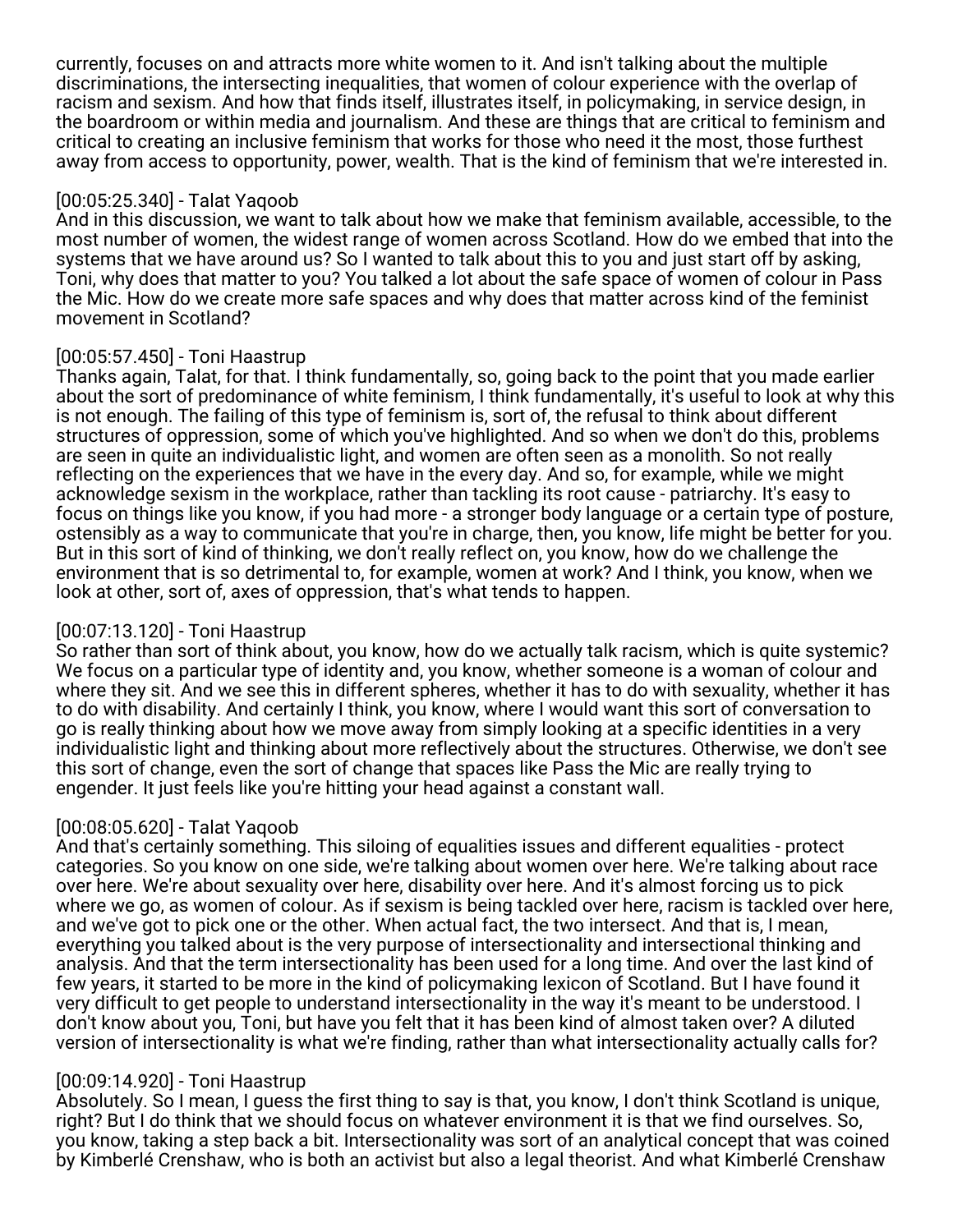sought to draw attention to is the ways in which the sort of state responses to both racism and sexism, in sort of unequal capitalist system, did not actually respond to the disadvantages or the experiences of a particular demographic of people within the United States. And that demographic was basically Black, woman, and poor. You know, how do we respond to all of those three things at once?

## [00:10:14.040] - Toni Haastrup

Now, most engagements with intersectionalities do tend to focus on these identities themselves. So whether you're Black, whether you're women, whether you're poor separately, as you've suggested, rather than the systems that engender them. And I think that with that sort of focus, the result is at best, a partial remedy. You can fix things for a particular group in a specific time and space. But as long as you're focusing on just the identities, I think then what you have is effectively Groundhog day for some other poor, Black woman, where we're not challenging the system for her in her particular situation, or we're not challenging the system for someone who is a woman and is Black, who is a woman - a queer person and who is Black, a disabled Black woman, for example.

# [00:11:03.820] - Toni Haastrup

So that is, I think, one dimension of the shortfall of how we're thinking about intersectionality. But I also think, you know, of course, concepts travel and the analytical frames travel, but I find specifically that the hollowing out of intersectionality that does not really consider the significance in particular of racism and the process of racialisation as a sort of ordering principle of how we've lived and how we currently live as a bit baffling in terms of articulations of intersectionality. You know, when we understand the parallels in the sort of disadvantages of different types of people, and the ways in which, you know this is the process I call racialisation, then we can really begin to grapple with sort of the disadvantages of the system.

# [00:11:58.760] - Toni Haastrup

And, you know, when I sort of think about these issues in my very sort of particular context of higher education, I kind of reflect on the last 18 months, right? You know, I'm in a very particular section, higher education, which has often sort of situated itself, as been quite progressive, wanting to deal and confront with issues of racism and sexism. But inevitably, what we've begun to notice, and particularly in the last 18 months of the pandemic, is that they're not actually doing much to really look at those structures, right? We know that the burden of care at home has fallen to women, and we've really started to think about what implications that has for us as a society, in Scotland. But when I sort of think again about my sector, there is, for example, no reflection on how, you know, the burden of care did fall on women, including in my sector, but also care in the workplace. You know, a lot of times there was people of colour, women of colour who had to support students, for example, in dealing with the sort of trauma of incessant racism, that really came to the fore in particular in the aftermath of the killing of George Floyd. So of course, there's a lot of frustration around the many Black Lives Matter statements and the many squares on social media that have not really attended themselves to the ways in which these different structures of oppression actually interact with each other, to be quite oppressive to those people who are reflective of multiple and different identities.

# [00:13:48.960] - Talat Yaqoob

I think there's two things from that - one, the dilution of intersectionality to become a kind of, it's a little bit of everything without it actually being about systemic inequality, tackling institutionalised, systemic racism and sexism. How those two things intersect. I think we are using the term quite freely but not necessarily using it correctly and using it with the depth, the complexity and the skill that comes behind it. If we use an intersectional lens well, we are talking about oppression, we're talking about multiple discrimination, we're talking about system change and transformation. That's often a diluted version of intersectionality that we're given, which I just don't think is fit for purpose. And I certainly see that over Covid-19, when we've been seeing analysis and data of how it's affected different groups. You realise how superficial the intersectional analysis there is, because suddenly we're not talking about the reality of the lived experience of Covid-19 for women of colour. Suddenly we've gone back into the silos of where data is available and where it is easiest to bring that data and that analysis in. So we see how superficial the intersectional analysis or the understanding of intersectionality is, when we have faced with a crisis like Covid-19.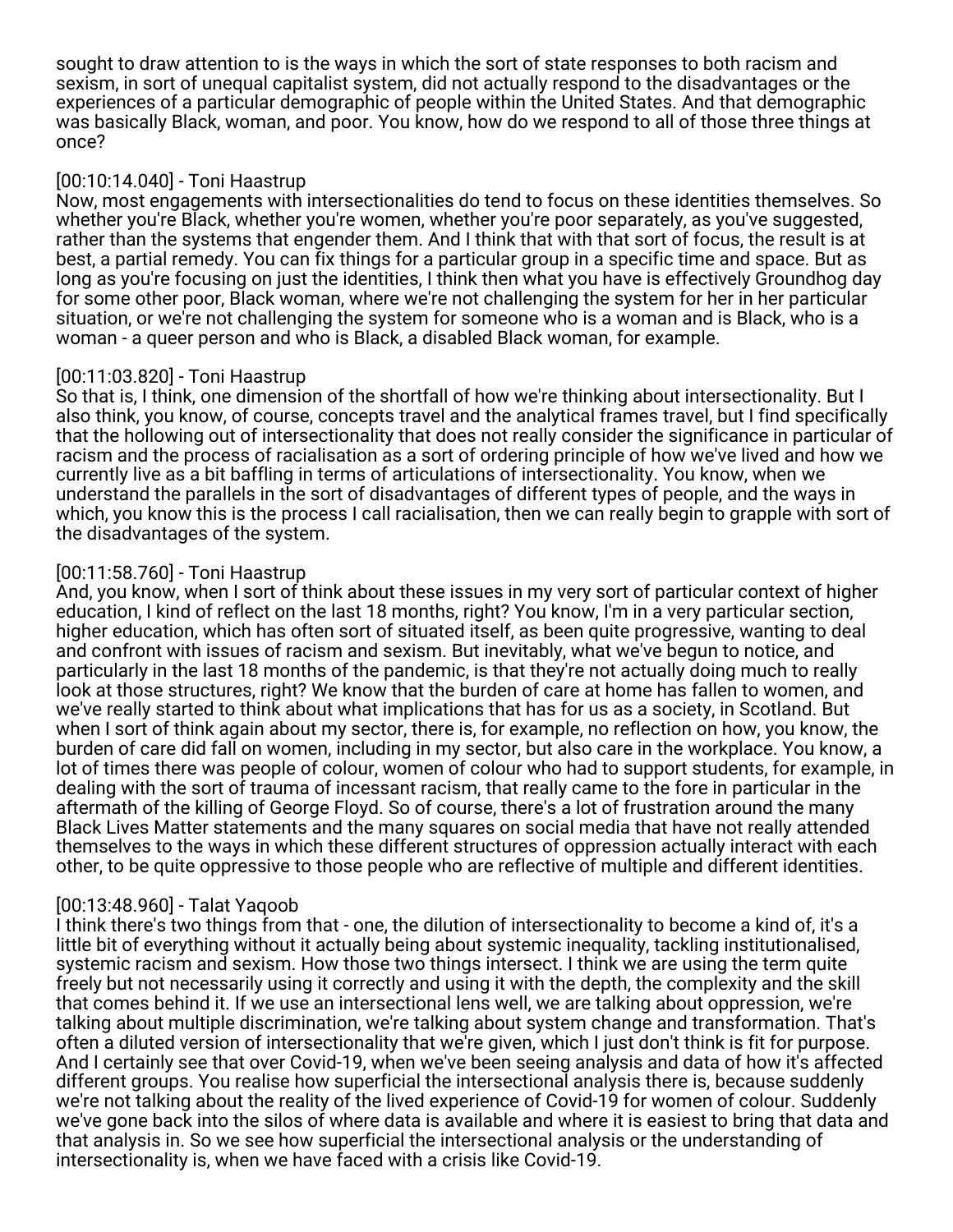# [00:15:22.230] - Talat Yaqoob

I wanted to bring you in here. I know that you have written about intersectionality before, but also looking at it through young women's involvement. Young women of colour's involvement in feminism in Scotland, do you think there is an expectation, a higher level of expectation from young women for there to be an intersectional, inclusive feminism in Scotland?

## [00:15:46.180] - Zoe Daniel

I think young women in Scotland are definitely missing out on an intersectional space in feminism. I think the rise of feminism becoming quite prominent in young people can be attributed to social media and people on social media that promote feminism. So in that case, we have like people like Florence Given. And it's difficult because I think especially with looking at Gen Z, and looking even above Millennial, a lot of politics and social ideas are driven by trends. So it's difficult to figure out if intersectionality is being discovered or understood by larger groups of young people.

# [00:16:31.110] - Talat Yaqoob

And you talk there about trends and I do - and thank you also for including millennials in that, that made me feel a little less old. Certainly I see - if I look at my nieces, for example, there is a real impact when feminism is being discussed in social media, when there is you know, the image that comes into my head is Beyoncé with the big lights 'FEMINIST' behind her? It makes them interested in it. But at the same time, there's a lot of critique about it being a diluted, commercialised feminism. How do you square that circle? Do you think that it's worth it, if it gets people into the conversation, or do you think is in itself problematic to have a kind of commercialised type of feminism like that?

# [00:17:18.680] - Zoe Daniel

I think there's pros and cons. I think the pro is that it definitely, you know, hopefully engages people to want to look into feminism further and understand intersectionality further. I do think, however, that it can erase certain people's experience because I think we've seen that in a lot of growing trends where people are really champion to the gender pay gap, or really championed other causes, which are incredibly important and vital. But then it means that when women of colour share an experience or share an issue, it's not championed in the same way because it's not necessarily an experience shared by all women or all people. And that's where the problem lies. It's when - your feminism, is it promoting issues that only you face? Or is it promoting issues that you don't understand as well and issues you don't face? Are you willing to look into those issues that you necessarily might not face yourself? That understanding is really the only way that intersectionality can be achieved is, when people understand people's experience is different from theirs.

## [00:18:30.860] - Talat Yaqoob

I think the Me Too movement kind of highlights exactly what you're saying, Zoe. So you know, Me Too being founded by Tarana Burke, but it becoming popularised, it becoming media worthy when it was celebrity white women that started talking about it. And actually what you found was Tarana Burke was lost, was made invisible, even though she was doing the campaigning, she was the one that was pushing that agenda. And when we talk - there's been a lot of commentary about the Me Too movement, and it not bringing women of colour and the experiences of women of colour in the workplace, the experiences of sexual harassment and sexual assault in the workplace or otherwise. It lost women of colour at the beginning, and it focused on celebrity white women. So, do you know I think that was an example of how active the erasure of women of colour often can be. Is that something that you found when you were talking about, writing about the Me Too movement?

## [00:19:41.720] - Zoe Daniel

Yeah, definitely. So I did write about the Me Too movement and especially the women's march in America. And I think the understanding of these events, the problem is it's all started with, usually, women of colour and is then co-opted and these spaces don't feel safe for all women. It feels safe for white women. That's exactly the experience of a lot of women of colour. And then it's this whole idea of glass ceilings as well, I think and there is an Angela Davis quote that I always remember. And she said, it was at the Women of the World Festival, and she said: It's not about glass ceilings, it's about standing with women for whom the floor is collapsing. And I thought that was a really interesting way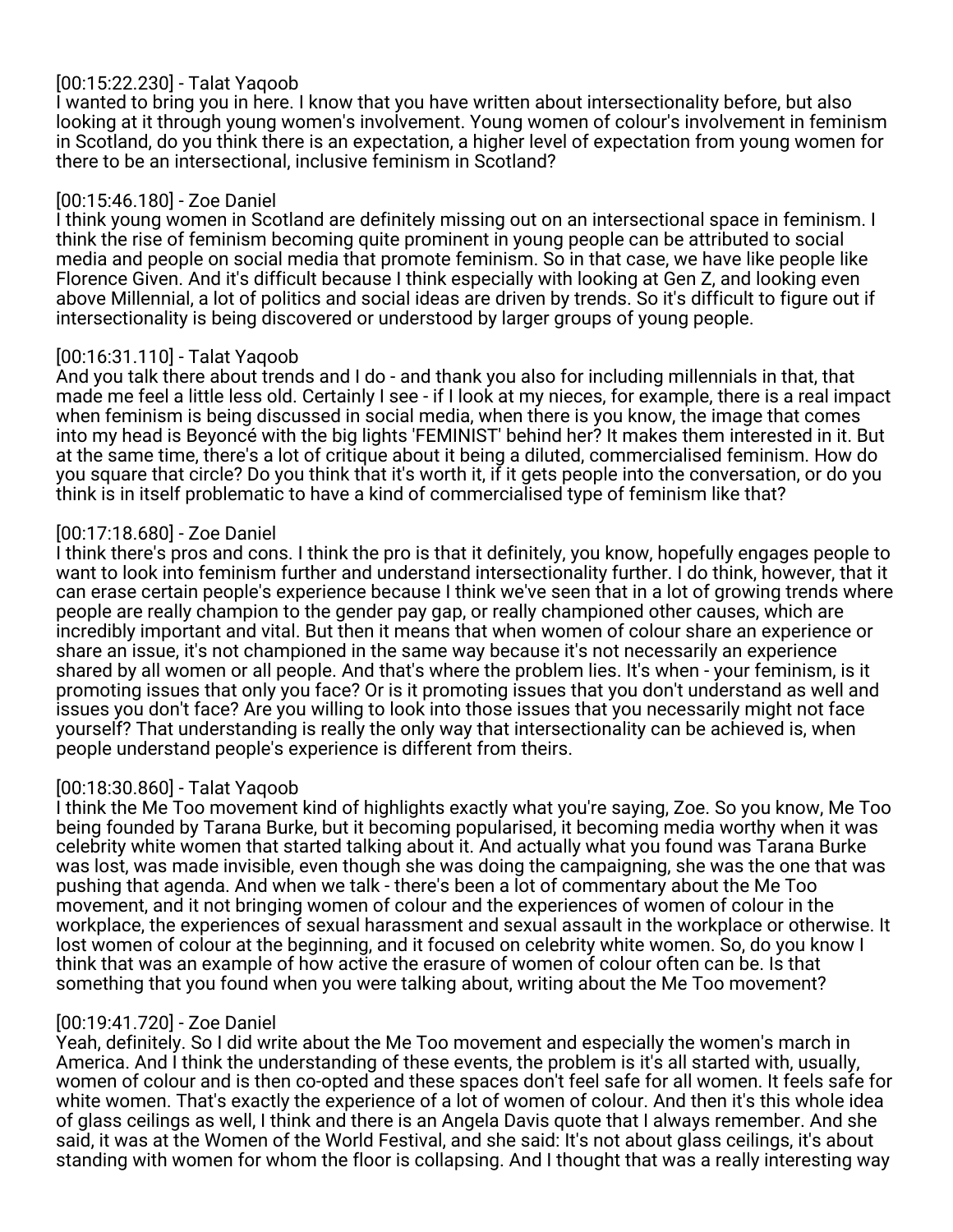to put it, because I think that is so true. I think there's certain feminist movements that become more prominent than others, and it's interesting that they do become more prominent because of whose spearheading that campaign. And in terms of young people I think, you know, young people are just getting started and just understanding these things, but also have their own experiences.

# [00:20:54.390] - Zoe Daniel

So I remember when I spoke about my experiences. It's often been labelled, but that's like a race experience. That's not a feminist experience. And it's quite difficult to have to explain and have that language at a young age to explain to people that this is part of equality. This is part of all of it. So I think giving young people the language to explore feminism and intersectional feminism, because it's not something I learned at school. It's something I learned from Twitter, it's something I learned from my own experience and having to research myself and then going on to Uni and studying sociology and understanding it further. But my primary understanding and having that language to describe my own experiences has come from social media and has come from what I've learned from reading my own self. And I think in order for that to change and for more young people to have the language to understand their own experiences, but have the language to also understand other's experiences too, start with it in education and start with it young. Because I don't remember it being brought up at school at all and it's something that's incredibly important to me now.

## [00:21:59.440] - Talat Yaqoob

Yeah, I don't certainly - putting aside the fact that I went to school significantly years before you. It also wasn't talked about then, in fact, feminism - the only thing we learned about was the suffragettes and a very kind of passing glimpse of that even. So, certainly not a kind of feminist analysis within schools. And I think that does need to be, certainly needs to be reconsidered. And before recording this, I was just reading up a bit on the Me Too movement and Tarana Burke, she actually founded her Me Too organisation, the Me Too group, 12 years before Harvey Weinstein, and the Me Too movement gained traction on social media. So, to have at the beginning of all of this, she was recognised afterwards, but at the beginning of all this had 12 years of that effort and that work made invisible, because some celebrity, largely celebrity white women, have decided that they had newly coined the term must have been a real kick in the teeth. So, it just goes to show how critical the race and gender perspective coming together and they're being an understanding of privilege within feminism. How critical that is to the future of feminism, to actually making a difference for the women who need feminism and anti-racist practice the most. Toni, I want to bring you in here your thoughts on this?

## [00:23:27.280] - Toni Haastrup

Yes, I mean I think, you know, if we go back to the example of Tarana Burke, one of the things, as you said, I also find it fascinating that this white women celebrities came on and really took it, really took it up. Alison Phipps has done a really good book on that called Me, Not You. But what I find interesting is that, you know, those 12 years before, not only are we shocked by the fact that some newer women with visibility, come in and sort of take the work of this woman. I think it's important to ask why that work was invisible in the first instance, right? So, you know, these women, in a way, are a product of the system, you know, forgive me for going back to that systemic language. It's not the case, certainly, that, you know, women were not harassed and abused before Harvey Weinstein came about. And in fact, when Harvey Weinstein happened, or at least when it became news, it made me think about an incident that had happened years before. With a man who was known by his acronym DSK. He used to be a former director in one of the international financial institutions where he had allegedly sexually assaulted a Black woman who was a housekeeper in a very nice hotel in, I believe it was in New York.

## [00:25:03.620] - Toni Haastrup

And the fact that, you know, when this woman who was Black but also an immigrant, and when she reported it, the focus was very much on her prior history, her immigration status, the fact that she might have been promiscuous and so on and so forth. And in the end, whereas this very powerful white man resigned from that position, he's gone on to live a very healthy, normal life back in France. And yet when Me To happened, and, you know, a lot of the white and invisible women came forward, what happened is, you know, you got a coalition of funding behind them. You had a whole Times Up movement that was started after it. And I sort of, you know, I go back to those 12 years in between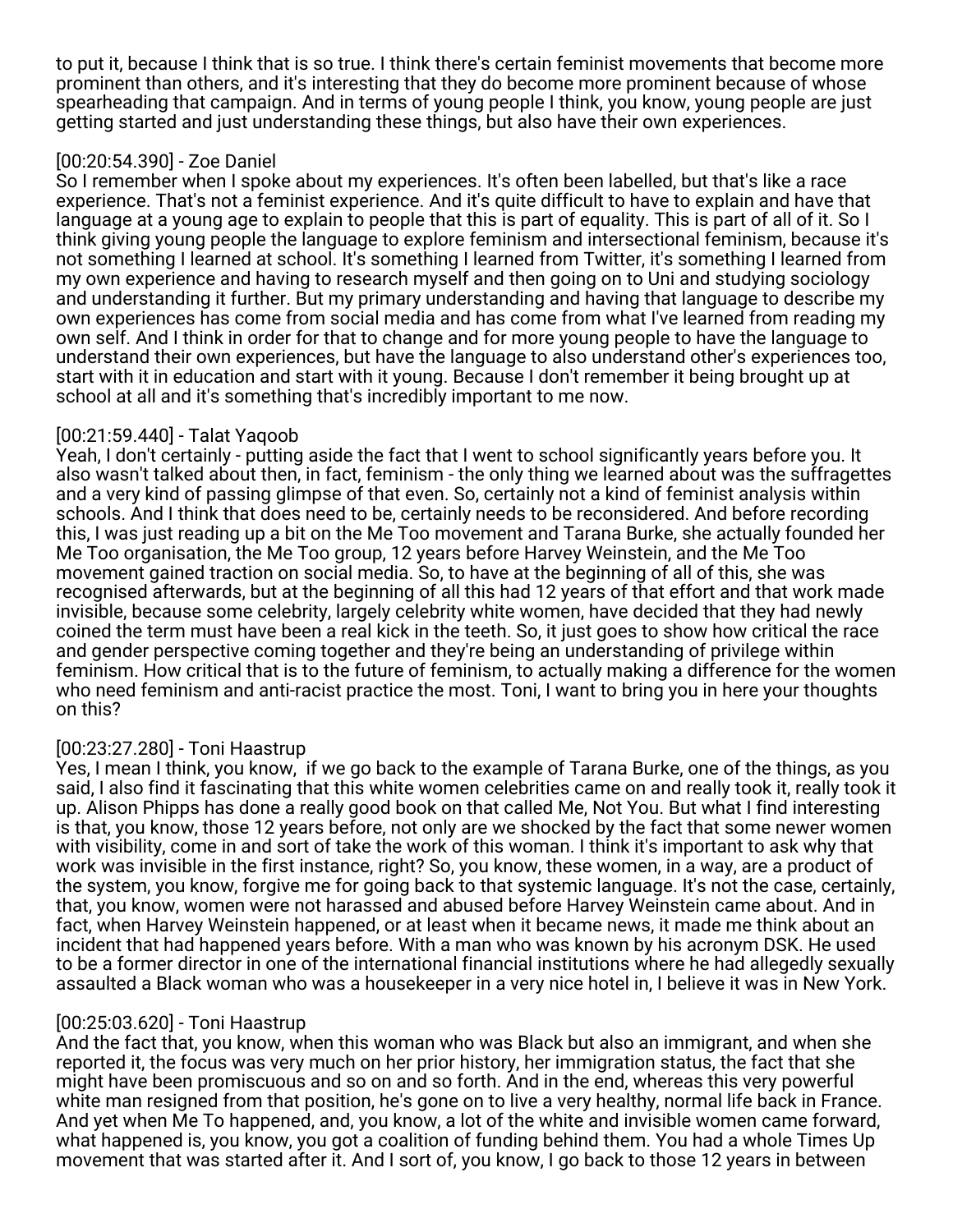when Tarana Burke started it and Harvey Weinstein happened, you know, what were we doing in that time period? Why were we not focusing on the experiences of those women, when the data tells us that by and large and women of colour, precisely because they don't have that position of power in society tend to be the ones who are abused, including sexually abused, by both people they know well, but also in intimate relationships.

### [00:26:28.800] - Toni Haastrup

So, you know, what were we doing in this period? Well, for me, the answer again goes back to how the system is currently ordered, how the system is currently organised, that, you know, the experiences of women and women of colour is not a priority in terms of how we deal with those things that we actually find abhorrent about society, that, you know, when it happens to our sort of societal norm and an image of, you know, who is, for example, a good woman, then we act there. And unfortunately, a lot of women of colour because of how we've been socialised just do not fit that mould. I think, for example, of, you know, we've heard lots of reporting and lots of stories around, you know, when more recently around the very unfortunate murder of Sarah in London and the fact that, you know, there were lots of other women of colour who had been killed in the same way but did not necessarily get the same sort of attention in the media. So, again, this is not to suggest that we shouldn't pay attention to this particular heinous crime. But we should think about the ways in which we pay attention to these different types of crime and to differentiated engagements in this particular space. So, yes, when I think of Me Too, I do think it egregious that you know, Tarana Burke wasn't acknowledged, at least online. But I think it's also important to sort of look behind the masks of Twitter, what happened in those 12 years that we were not paying attention to the multiple deaths of Black women. And this is a point that Kimberlé Crenshaw, who coined Intersectionality herself, has taken up in her #SayHerName campaign, where our focus on police violence, which clearly we show is coming from racism, tends to erase the Black women and women of colour that are killed by police. By focusing mainly on men and men of colour.

## [00:28:53.110] - Talat Yaqoob

And we see that of course, in her TED talk, where she asks people to, I think, put their hand up or stand if they remember the names of Black people who have been killed at the hands of the police, who have experienced to brutality. And they're more likely to remember the names of Black men and they don't remember or they have not seen in the news, the Black women who have had those very same experience. Absolutely all of this, all of it comes back to system change, institutionalised, systemic sexism and racism and how those two things inter-relate. And, like more things in my life, comes back to intersectionality and doing it well, I think what we talked about is so critical. And the Me Too movement and other large scale movements like that highlight who is given a platform, who's life makes it to the front page news and who's doesn't. And it's a very vivid example of the reality for women of colour, particularly Black women within that. What do you think Scottish feminism and feminist movements, and anti-racism movements, in them trying to be more feminist? What do you think we can learn from those experiences, what would you want to see change or included to improve those experiences? So they spoke for, and worked with, and worked for, women of colour. Zoe, what do you think?

# [00:30:25.400] - Zoe Daniel

I think it goes back to consulting women of colour when you're working within a feminist space. The only way you're going to get real representation is if it's coming from the people that it affects. So working with women of colour and involving them and not just women of colour, involving disabled women, involving LGBTQ women, or people, in these discussions and in these spaces as well. I think in Scotland we have a tendency, I feel, to kind of say that everything is fine in relation to other places. But I recently saw a discussion about Scotland's involvement in the Caribbean, and it's something we never learned at school. And it's something incredibly prominent. And it was by Caribbean British journalist. And she said, why do you think my last name is Frazer-Carroll, but my skin colour is like this? And certain issues like that that I think, you know, we have to acknowledge the past to know why these things, why systemic racism has evolved. We need to understand our past in order to move forward and to create a more inclusive future.

[00:31:39.740] - Talat Yaqoob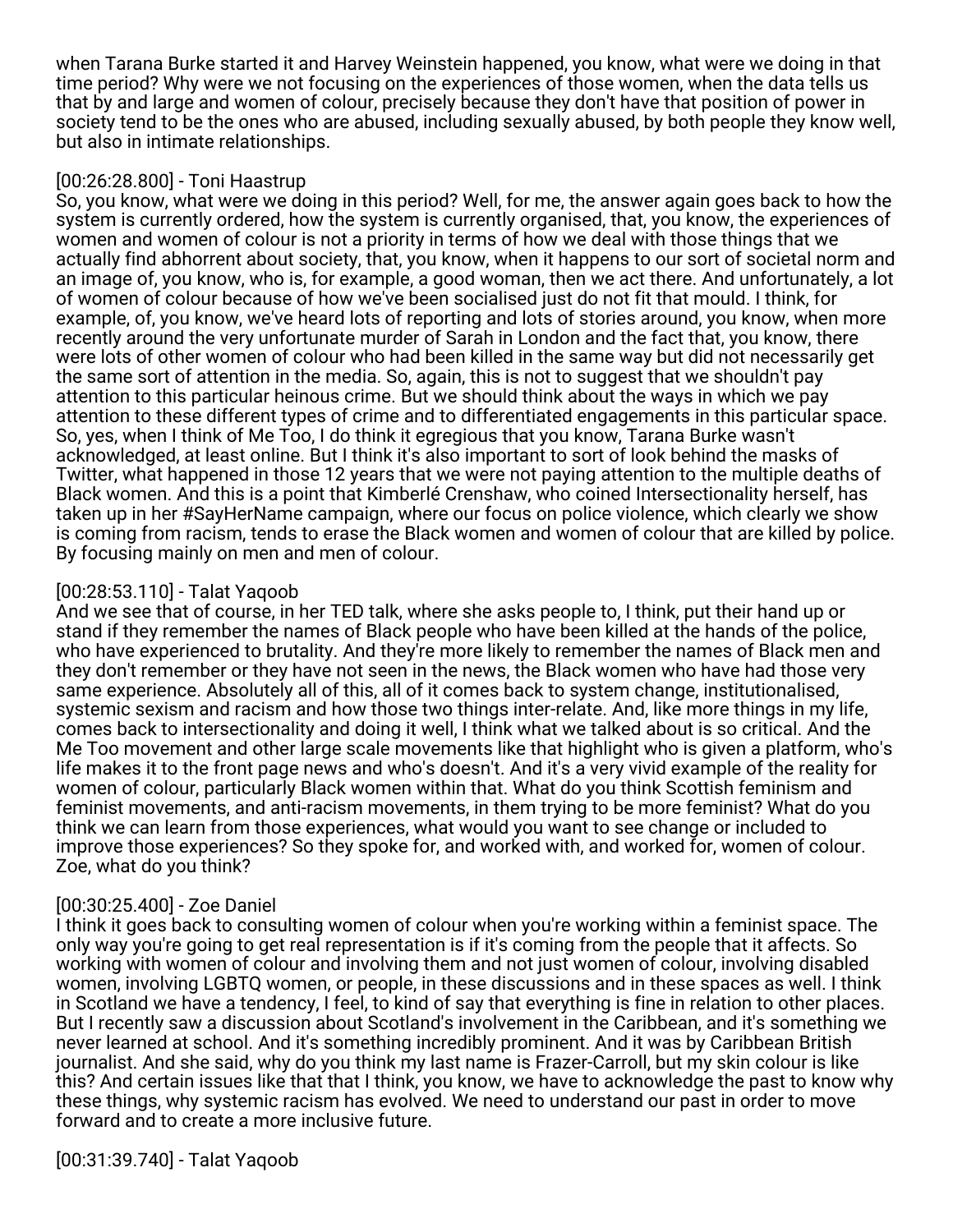I think you're absolutely right. And there does tend to be this thinking that Scotland's more progressive, more inclusive. But we can't just simply say that, we've got to do something about that. We've got to actually show in our actions and in the systems that we have created within Scotland, I think we spend far too much time think we're not as bad as some other place, but I'm not looking for the lowest common denominator. I'm looking for the best of the best. I'm looking for the creation of genuine equality, genuine tackling of inequalities and creating a level playing field, which doesn't happen just from words. Toni, what do you think needs to happen?

## [00:32:27.320] - Toni Haastrup

Well, I mean, I think it's exactly as you and Zoe have mentioned, that we definitely need to stop this narrative of exceptionalism that you know - I mean I love, love, love, love Scotland. But I think it does have a lot of the same problems as anywhere else where, you know, race has been an ordering principle. And, you know, in that sense, it's not that unique. But I also think, you know, things are perhaps changing in terms of, like the sort of conversations that we're having. But in order for those conversations to be sustained, I think we need to sort of broaden our horizons a little bit. So a lot of the focus has very much been within the realm of politics. But we need to think about it in all of our other institutions, as well, so you know, I've spoken earlier about higher education, for example. And, of course, we know that this requires investment. It requires investment in practical terms, time, resources, actual funding to think about. You know, what are the implications of these different types of inequality on the sort of country, the sort of nation that we want to build? And, of course, that really does mean I would echo what Zoe said here, that we do need to engage with those people who are currently, historically excluded, who tend to sit on the margins of society because, you know, this space is important for them, too. And for me personally, this is where I actually think that, you know, Pass the Mic has been quite instrumental in that it has created a very specific space, but it's created this space because it's been willing to embrace, being bold. To sort of say, we cannot just sort of fix this issue's piecemeal, but actually, let's create this space.

### [00:34:28.760] - Toni Haastrup

Let's go out there, actually ask these institutions that can put in that investment, who are saying that, yes, we want to more equitable society. How do we actually make that change happen? And, of course, to do that, we have to acknowledge that something is wrong in the first place in order to even begin to fix it. We also obviously need fellow travellers who are willing to show solidarity but who are also willing to sort of say, I'm not just going to sort of sit with my guilt and wallow in my guilt and sort of say, let's roll up our sleeves and see what it is that, you know, we can do about things. So for me, you know, Pass the Mic, as I said earlier, has been a space that has allowed me to sort of build that community, have engagements with people who understand that struggle, but also a place where by building community, we can actually work together for change. I also think it's important that those people who already have power acknowledge that they have power, that, you know, when we're talking about the different impacts of racism on women of colour, that you don't get people who say, oh, yes, yes, I hear you. But, of course, remember, I'm also a woman who face disadvantage. And we have to have spaces where people just take a step back and understand that there are, of course, things that we have that are overlapping. And this is where we can work together, but also acknowledge our different experiences and think about the ways in which we can really support each other to achieve those. But specifically, those people who are in power need to be willing to create the space. And really, you know, need to be willing to, figuratively speaking, you know, put their money where their mouth is.

## [00:36:12.600] - Talat Yaqoob

Yeah, and I really you feel that, and obviously with the work that I do in other places, we talk a lot about politics. And we've had the first woman of colour, Kaukab Stewart was elected, and the first woman of colour in the Scottish Parliament. And that's great. And it's something that I applaud with the caveat that we want women of colour in the spaces of power, but we need them to be feminist and anti-racist and want to create system change and want to pass the mic themselves. And it's only through that that we create the kind of transformation, the kind of deep structural change that we need. It's not just a couple of people at the top, it's wholesale change that's needed. One of the things that you just said there Toni, made me think about obviously, the news from last week about how, according to some MPs who produced a report to say that white working class young people were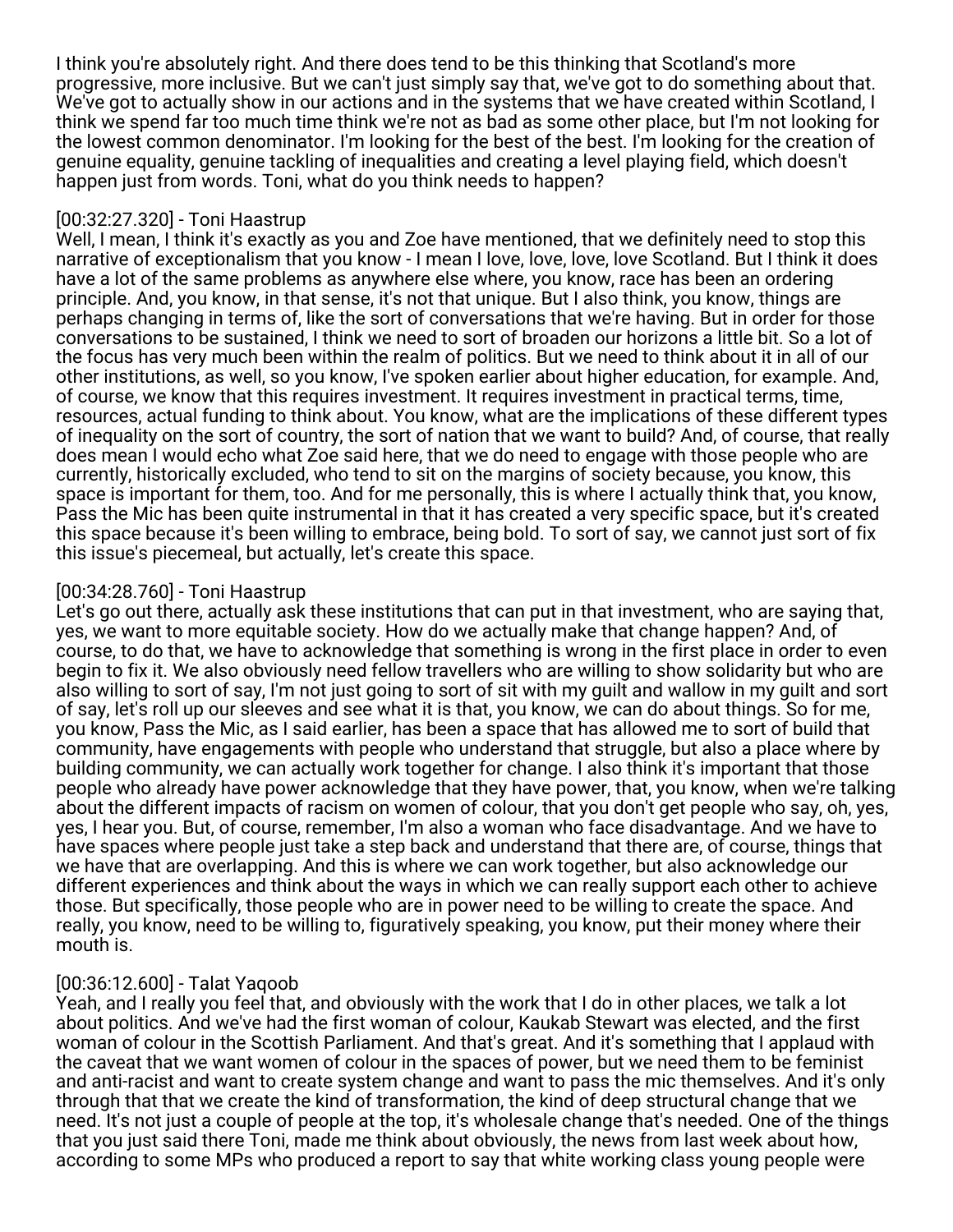being held back and they were the most disadvantaged and a fact check of that shows they are as disadvantaged as others from similar backgrounds. But they put the emphasis on white privilege and the use of white privilege a term, and the analysis around white privilege as the reason, extraordinarily, as the reason for white working class young people not succeeding, particularly in schools, in education. And you know, aside from being gobsmacked, I do think that there's a real misunderstanding, and quite deliberate I think, misunderstanding about the term white privilege and how white privilege is used. What - how do you want to see it used? How do you want to see education around privilege tackled and dealt with so that it actually creates good? Rather than this misuse, this purposeful misinterpretation that causes even more division.

### [00:38:13.740] - Zoe Daniel

Yeah, I think when we talk about white privilege and this conversation that's come up in this recent week, what's really interesting is that I think it's all focused on shifting blame. As we've said before, it's about shifting blame on to what has caused this. And it doesn't focus on the root issue, which is austerity and structural issues that have affected people and not just people of colour. And this kind of hierarchal situation where my problems are bigger than your problems and again, comes back to a lack of understanding of what these terms mean. And a term doesn't create inequality. The use of a term doesn't create inequality. It's ten years of austerity that creates inequality.

### [00:38:54.800] - Toni Haastrup

Right. I mean, white privilege, if you're going to use that concept is very easy to understand. It simply means that, you know, of all the things that might be wrong in your life, your racial identification is not the thing that disadvantages you. That does not mean that, you know, a white boy who is poor does not experience certain disadvantages. But if we were to put said white boy say next to a Black boy or another boy of colour, the truth is that they move through life differently. So in the first instance, even the articulation of white privilege, if you're going to take it at face value is, as you say, sort of a deliberate misunderstanding of the term. And for me, you know, it's par for the course for a government that is being consistently quite reactionary. So, you know, I don't put much into that. But the other thing I want to say is you know, white privilege as a concept is something that we've only recently started using and I mean very recently in perhaps the last five years, this government that has commissioned the report has been in power for over a decade now. So if indeed, even if white privilege had that much power, how do you explain the previous years, the previous years of austerity and the impact that Austerity has had, and we have data on that, we have information on this.

## [00:40:29.000] - Toni Haastrup

And finally, the other dimension of what I really think about when I think about these issues of white privilege is, you know, these MPs cannot, to my mind, care about white privilege. When I look at data in this in this country, about you know, who are the people who are very disadvantaged? And who are not, you know, really being engaged and acknowledged by society, and who are being actually deliberately marginalised by the structures of power exist? You know, I think of traveller communities all across the United Kingdom. They are not considered in this sort of defining terminology of, you know, white working class boys who benefit from white privilege or who, you know, the term white privilege is used against. Indeed, they're not even considered in that category. So if you really - if it's that you just care about, you know, white people, why are you not speaking about this particular disadvantage group? Why is it that almost every step that is taken by this particular government is one that, sort of, sticks to marginalised and victimised, and much more so than knowledge that I can ever have. There are lots of third sector organisations, civil society organisations that have been calling for government to stop marginalising people within travel communities and stop racialising them in a very particular way.

## [00:41:54.440] - Toni Haastrup

So I'm not convinced that the MPs who came up with this particular report, number one, understand what why privilege is, and number two, actually want to deal with any of those issues. We should think about white working class boys. We should think about the reasons why perhaps they don't have as much social mobility as they should, or that the MPs think that they should. But those reasons are not down to the use of particular terms, particularly when the use of those terms is done so as to demonise and marginalise other communities that have been historically excluded from from society.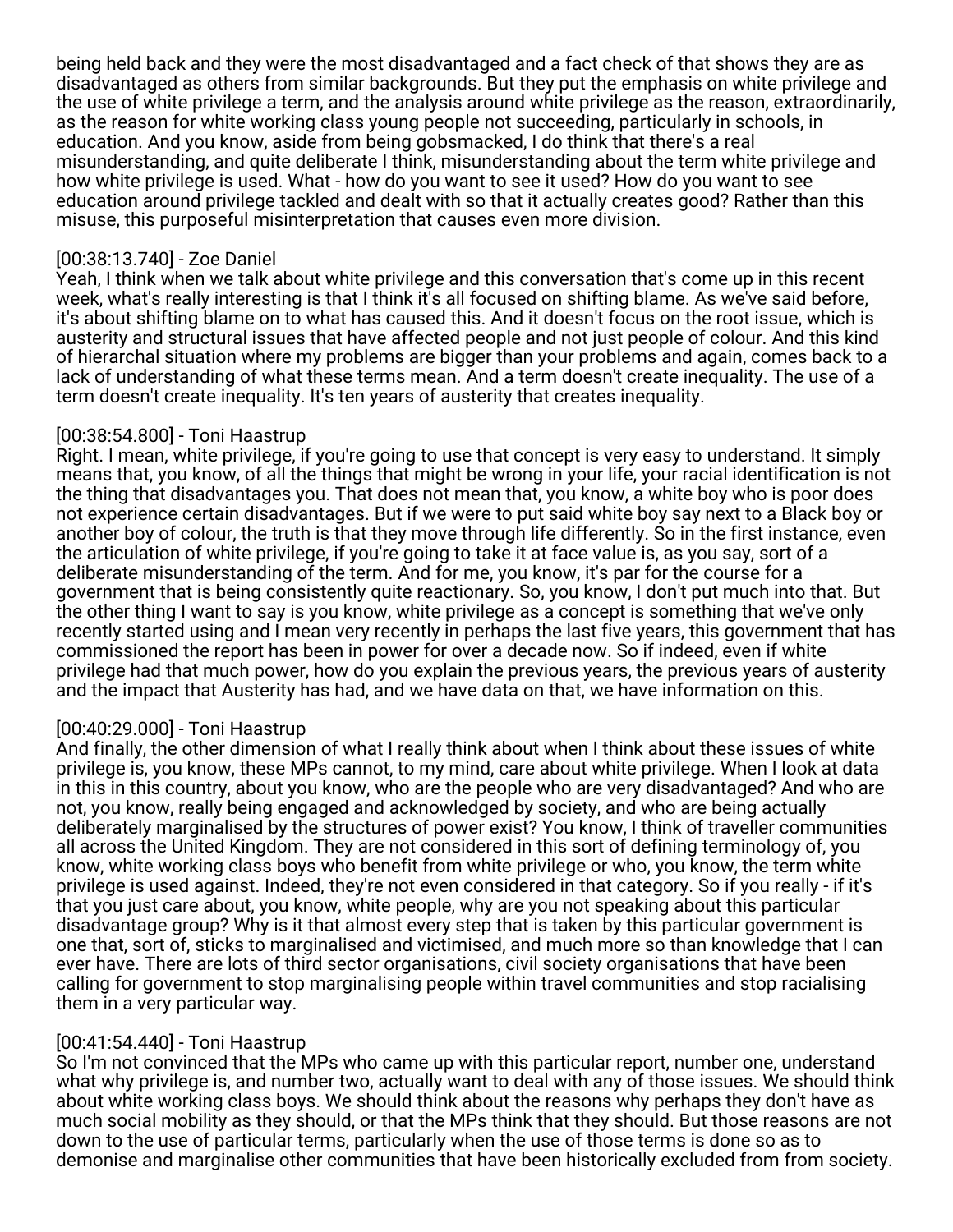## [00:42:33.660] - Talat Yaqoob

Yeah, absolutely. And like I said, it's using - misusing progress, misusing the steps towards progress to try and pull us back, to prevent that progress from happening and create even further division by the kind of purposeful misuse of terms like white privilege and the purposefulness understanding of them to create division in itself. We have so much that we could talk about and we don't have as much time as I would ever like in these conversations. It could be all day long. But in a kind of short answer, in a short sentence, what do you want to see? What do you want to see done in terms of creating the kind of best version of a feminist movement in Scotland? What do you think could happen over the next year that would really elevate the voices of women of colour in Scotland? Zoe, I'll come to you first.

## [00:43:26.500] - Zoe Daniel

I think it's just better understanding in all areas, better understanding in education, better understanding in politics, better understanding in everyday life. I think we've been talking a little bit these big, structural movements, but it comes down to just being a person of colour and feeling comfortable in your community. I know that I grew up in a rural community, and that was very difficult for me because I struggled with representation. I struggled with understanding myself, and that came from a lack of knowledge and a lack of awareness. And I think it's just making sure that all experiences are understood in different contexts.

## [00:44:05.980] - Toni Haastrup

I think, you know, I think it's useful for us to move away from simply the politics of representation, I think as you alluded to earlier Talat. I think representation is very important, after all if we don't have representation, how do the people who come after us know that, you know, they can aspire to certain things, but of course, our feminism cannot just be about, you know, those in those top positions. Women of colour are everywhere in society. And yes, when we're talking about representation in everywhere in society, it's not just going to be about placing a few key people. It's about thinking systemically about how this becomes commonplace, this becomes normalised. And I think, you know, when I think about how do we do that in concrete terms? A good start is already Pass the Mic, and, you know, I'm using that as an example because for me, at least as someone who moved to Scotland two years ago, it's been quite a revelation in terms of access and engagement with women from all walks of life, from different types of background. And so for me, what I would like to see perhaps next for Pass the Mic is, you know, how do we move from simply looking at avenues of - media avenues, for example, you know, how do we develop a bit more so that you can get women to do research?

## [00:45:34.340] - Toni Haastrup

You can get women to go into different community spaces, whether it's companies, whether it's government, to speak about their experiences and expertise so that, you know, women of colour become normalised in spaces that they are not previously considered. So moving beyond the sort of more public engagement appearing on radio and media, to just being everywhere, really, and how to facilitate that. As I said earlier, the only way that that's going to happen is if there is substantive investment there. So I think those companies, those individuals or institutions who already have power within our Scottish society really have to pony up to supporting the sort of aspirations of spaces like Pass the Mic, but it's not just Pass the Mic.

## [00:46:25.820] - Talat Yaqoob

Thank you so much. Like I said, we could talk so much more about this. There's so much to cover, but thank you to Toni, thank you to Zoe, for your expertise, for your participation in Pass the Mic and for your thoughts on today's podcast. Thank you to you for listening. That is the end of our podcast takeover of On the Engender, and I know that would make you very sad, but hopefully you have enjoyed this. Like I said at the beginning, please do sign up to the Pass the Mic expert list, if you're a woman of colour, share their expertise, regardless of where those expertise are from or what topic that is. Please sign up to be part of the Pass the Mic directory. And if you are in media, if you're in the third sector, if you're organising an event, you need to speakers, you need commentary, you need a quote or an interview in media, use the Pass the Mic list. We have expert women of colour who should be part of the narrative setting in Scotland, and the decision making in Scotland. So, be part of it and